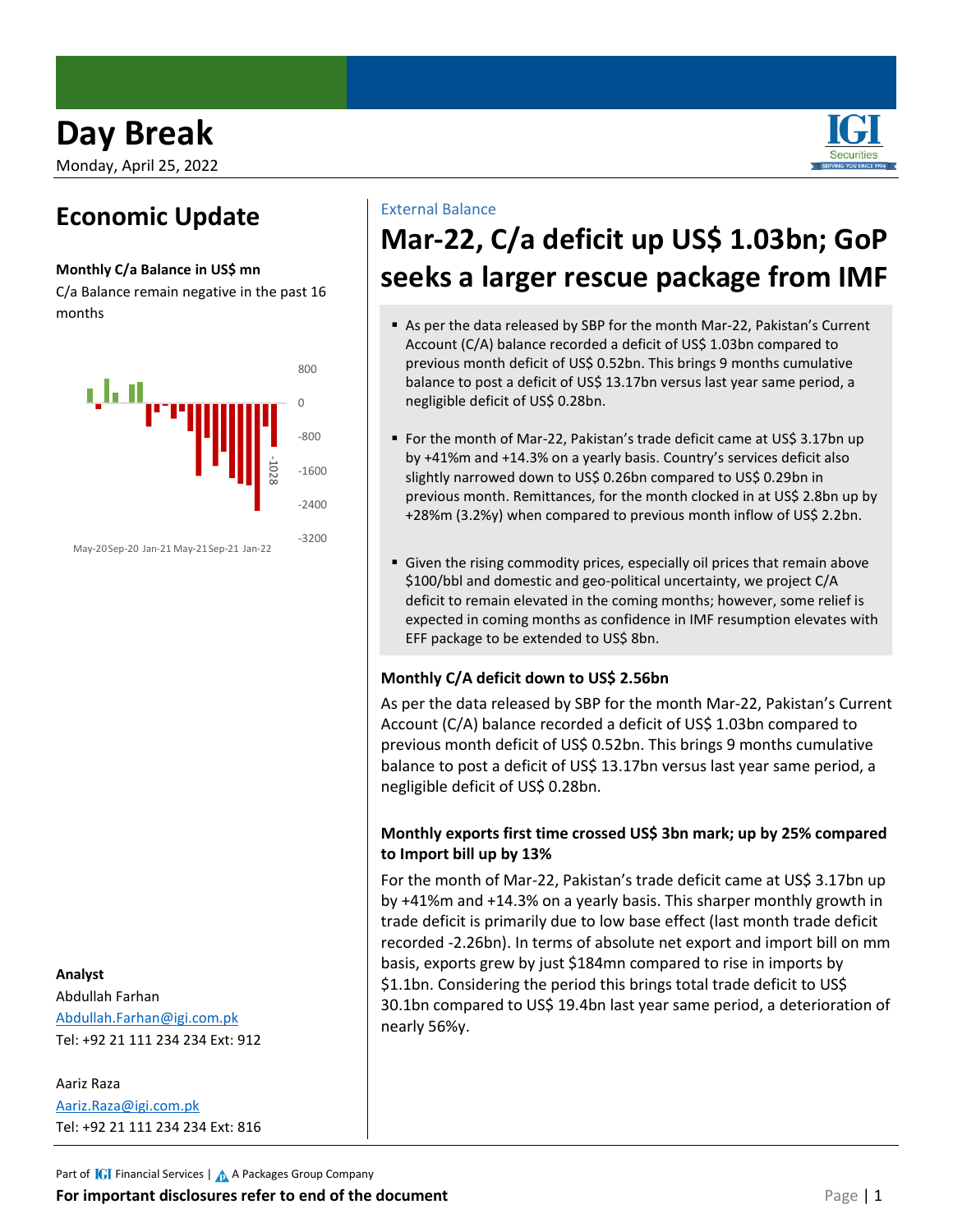#### Monday, April 25, 2022



| <b>Exhibit: Country's Current account balance</b> |           |           |               |               |          |
|---------------------------------------------------|-----------|-----------|---------------|---------------|----------|
| in US\$ mn                                        | 9mFY2022  | 9mFY2021  | <b>Mar/22</b> | <b>Mar/21</b> | Feb/22   |
| Current Acc. Balance                              | (13, 169) | (275)     | (1,028)       | (369)         | (519)    |
| Exports                                           | 23.699    | 18.713    | 3.072         | 2,616         | 2,888    |
| Imports                                           | 53.796    | 38,062    | 6.024         | 5,392         | 5,143    |
| Trade balance                                     | (30,097)  | (19, 349) | (3, 172)      | (2,776)       | (2, 255) |
| Services Balance                                  | (3, 179)  | (1,943)   | (264)         | (188)         | (291)    |
| Income Balance (ex-remit)                         | (2,845)   | (419)     | (442)         | (128)         | (163)    |
| Remittances                                       | 22.952    | 21,436    | 2,810         | 2.723         | 2,190    |
| Capital Acc. Balance                              | 169       | 174       | 21            | 18            | q        |
| Portfolio Investment (in Pak)                     | 162       | (266)     | (429)         | 118           | (60)     |
| Foreign Direct Investment (in Pak)                | 1,286     | 1,310     | (30)          | 173           | 91       |

Source: SBP, IGI Research

#### **Little or no support from services balance**

Country's services deficit also slightly narrowed down to US\$ 0.26bn compared to US\$ 0.29bn in previous month. This takes 9 months total services deficit to US\$ 3.2bn compared to US\$ 1.9bn last year same period; a 64%y growth. Income (ex-remittances) deficit shrink albeit merely to US\$ 0.44bn from US\$ 0.16bn in previous month, taking total period sum to US\$ 2.85bn compared to US\$ 0.42b.

#### **Ramadan spur remittances growth; up +28%m to US\$ 2.8bn**

Remittances, for the month clocked in at US\$ 2.8bn up by +28%m (3.2%y) when compared to previous month inflow of US\$ 2.2bn. However, for the 7 months period remittances are up by +7%y to US\$ 22.9bn compared to US\$ 21.4bn last year same period.

#### **Financial Account recorded an outflow of US\$ 3.6bn owning to loan maturity**

An outflow of US\$ 3.6bn in the financial account brought overall balance of payments to negative position of US\$ 4.6bn for the month of March. During the month, loan amounting to US\$2.9bn has been paid, while direct investments and portfolio investment recorded US\$ 0.24mn and US\$ -0.4mn respectively.

#### **Outlook**

Given the rising commodity prices, especially oil prices that remain above \$100/bbl and domestic and geo-political uncertainty, we project C/A deficit to remain elevated in the coming months; however, some relief is expected in coming months as confidence in IMF resumption elevates with EFF package to be extended to US\$ 8bn [\(link\)](https://tribune.com.pk/story/2354052/breakthrough-in-pak-imf-bailout-talks-loan-amount-to-be-8bn).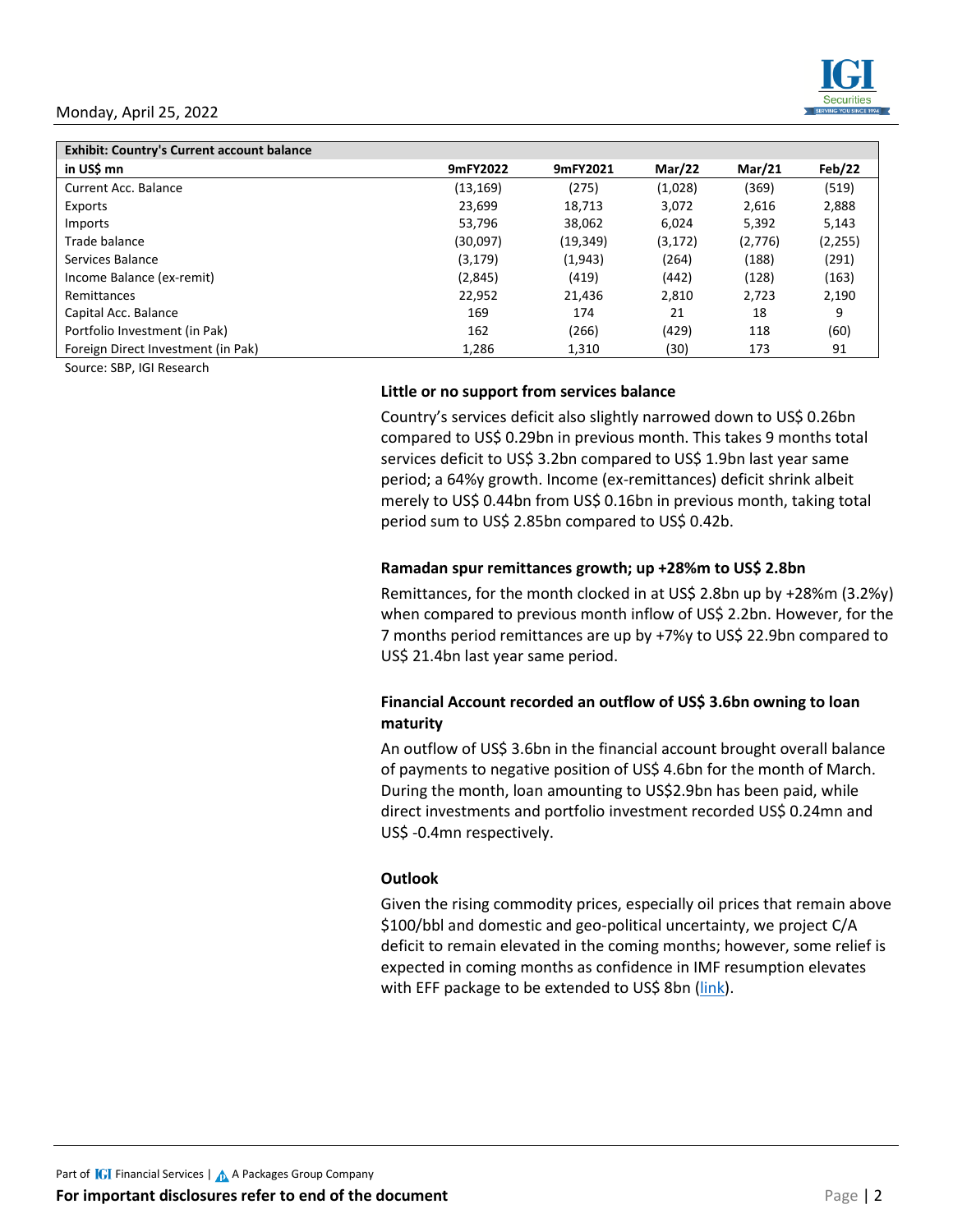#### Monday, April 25, 2022

### **Important Disclaimer and Disclosures**

Research Analyst(s) Certification: The Research Analyst(s) hereby certify that the views about the company/companies and the security/ securities discussed in this report accurately reflect his or her or their personal views and that he/she has not received and will not receive direct or indirect compensation in exchange for expressing specific recommendations or views in this report. The analyst(s) is principally responsible for the preparation of this research report and that he/she or his/her close family/relative does not own 1% or more of a class of common equity securities of the following company/companies covered in this report.

**Disclaimer**: The information and opinions contained herein are prepared by IGI Finex Securities Limited and is for information purposes only. Whilst every effort has been made to ensure that all the information (including any recommendations or opinions expressed) contained in this document (the information) is not misleading or unreliable, IGI Finex Securities Limited makes no representation as to the accuracy or completeness of the information. Neither, IGI Finex Securities Limited nor any director, officer or employee of IGI Finex Securities Limited shall in any manner be liable or responsible for any loss that may be occasioned as consequence of a party relying on the information. This document takes no account of the investment objectives, financial situation and particular needs of investors, who shall seek further professional advice before making any investment decision. The subject Company (ies) is a client of the IGI Finex Securities Limited and IGI Finex Securities offers brokerage services to Subject Company (ies) on a regular basis, in line with industry practice. This document and the information may not be reproduced, distributed or published by any recipient for any purpose. This report is not directed or intended for distribution to, or use by any person or entity not a client of IGI Finex Securities Limited, else directed for distribution.

**Rating system**: IGI Finex Securities employs three tier ratings system, depending upon expected total return (return is defined as capital gain exclusive of tax) of the security in stated time period, as follows:

#### **Recommendation Rating System**

Buy if target price on aforementioned security (ies) is more than 10%, from its last closing price(s) Hold if target price on aforementioned security (ies) is in between -10% and 10%, from its last closing price(s) Sell if target price on aforementioned security (ies) is less than -10%, from its last closing price(s)

**Risk**: Investment in securities are subject to economic risk, market risk, interest rate risks, currency risks, and credit risks, political and geopolitical risks. The performance of company (ies) covered herein might unfavorably be affected by multiple factors including, business, economic, and political conditions. Hence, there is no assurance or guarantee that estimates, recommendation, opinion, etc. given about the security (ies)/company (ies) in the report will be achieved.

**Basic Definitions and Terminologies used:** Target Price: A price target is the projected price level of a financial security stated by an investment analyst or advisor. It represents a security's price that, if achieved, results in a trader recognizing the best possible outcome for his investment, Last Closing: Latest closing price, Market Cap.: Market capitalization is calculated by multiplying a company's shares outstanding by current trading price. EPS: Earnings per Share. DPS: Dividend per Share. ROE: Return on equity is the amount of net income returned as a percentage of shareholders' equity. P/E: Price rnings ratio of a company's share price to its per-share earnings. P/B: Price to Book ratio used to compare a stock's market value to its book value. DY: The dividend yield is dividend per share, divided by the price per share.

IGI Finex Securities Limited Research Analyst(s) Research Identity Number: BRP009 © Copyright 2022 IGI Finex Securities Limited